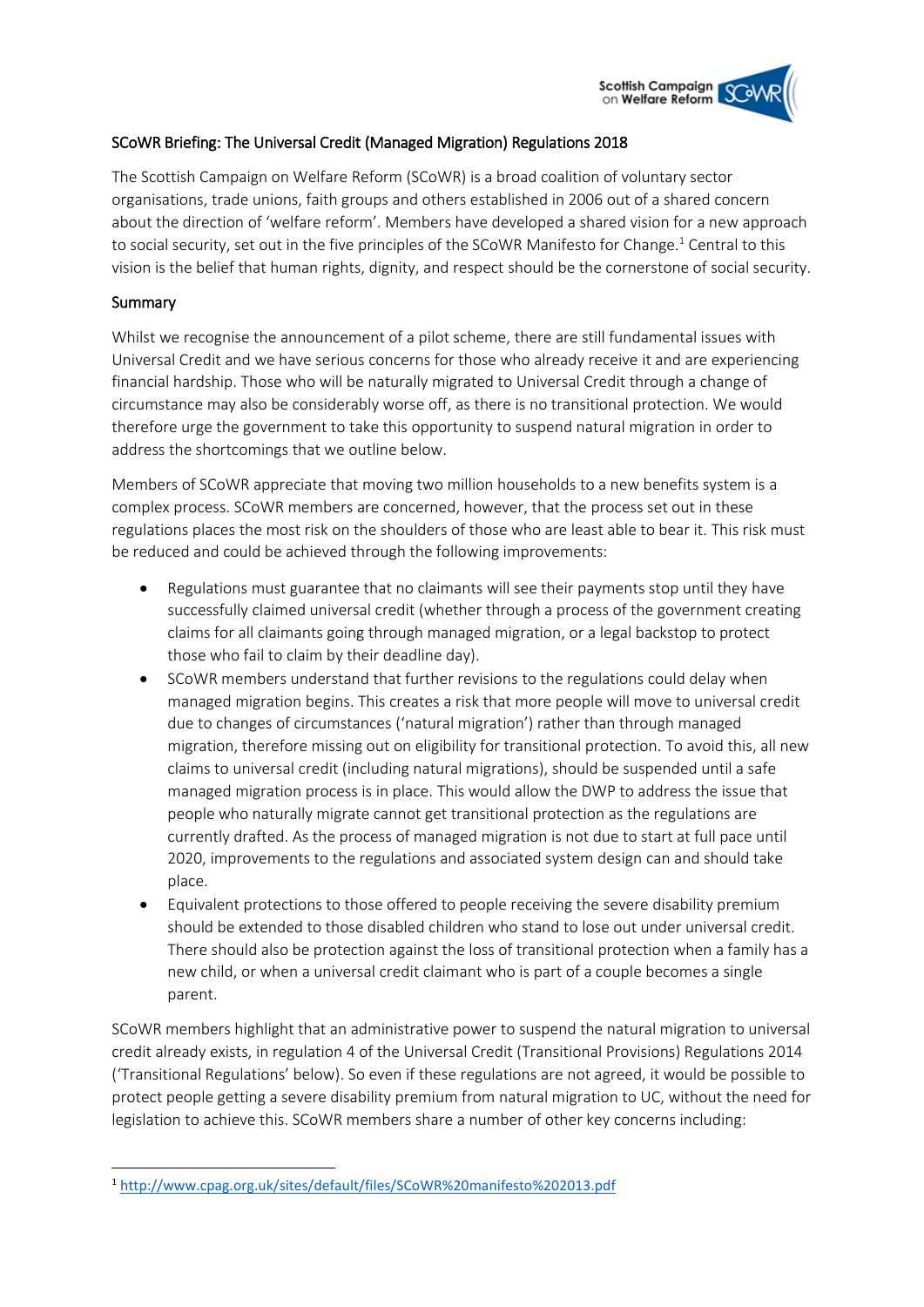

## Risks for benefit claimants created by the proposed regulations

Our concerns centre on two fundamental aspects of the managed migration process set out in these regulations:

- The requirement that people currently receiving other benefits must make a new claim to universal credit by a 'deadline day', of which they will be informed in a notification from the Department for Work and Pensions (DWP) (see the proposed regulation 44); and
- The provision that if people have not claimed by their deadline day, their other benefits will be terminated (proposed regulation 46). For people who are not working, this could mean a complete loss of income which would push them into destitution and debt. This proposal is particularly dangerous for women with children, as mothers have a lower employment rate than fathers where the household receives universal credit.<sup>2</sup>

Groups who may struggle to make a successful claim without significant support include:

- people with learning disabilities who may not understand what is required of them or may be unable to manage the claim process;
- people with severe mental or physical illness who may be unable to cope with the requirement to claim;
- people with physical disabilities which make reading letters or using a computer difficult;
- people without digital literacy or with no computer/internet access at home, especially those living in remote areas far from libraries and advice services; *and*
- people dealing with overwhelming personal circumstances such as domestic abuse.

These groups are all disproportionately represented among the population claiming benefits. The process of claiming universal credit is not quick and simple, rather it requires completion of a lengthy online form and (usually) at least one appointment at the jobcentre. Currently, one in five universal credit claims fails due to difficulties people have with the process of claiming.<sup>3</sup> If the same proportion struggle during managed migration, around 400,000 people across the UK will be at risk of losing critical benefit income. We also have concerns about DWP's ability to identify and support claimants who need it, as outlined below.

We recognise the UK government's commitment to fund the Citizens Advice network in Scotland (alongside Citizens Advice England and Wales) to deliver a support service helping people to make a Universal Credit claim. However, we do not understand why, given the stated commitment to move all claimants across safely, no backstop has been introduced into the regulations to prevent people's benefits being terminated before they have successfully claimed universal credit (or confirmed to the DWP that they do not wish to claim as they have other sources of income, e.g. they have found wellpaid employment). Indeed the regulations as drafted currently *require* benefits to be terminated on the deadline day.

#### Alternative approaches

**.** 

The department could adopt an approach of creating universal credit claims itself, using existing benefit information, and moving people across. This would prevent any claimant seeing their income

<sup>2</sup> https://www.resolutionfoundation.org/app/uploads/2015/06/UC-FINAL-REPORT2.pdf

<sup>&</sup>lt;sup>3</sup> Data released under the Freedom of Information Act. For more information:

[https://www.theguardian.com/society/2018/may/12/one-in-five--turned-down-for-universal-credit-rules-too](https://www.theguardian.com/society/2018/may/12/one-in-five--turned-down-for-universal-credit-rules-too-complex)[complex](https://www.theguardian.com/society/2018/may/12/one-in-five--turned-down-for-universal-credit-rules-too-complex)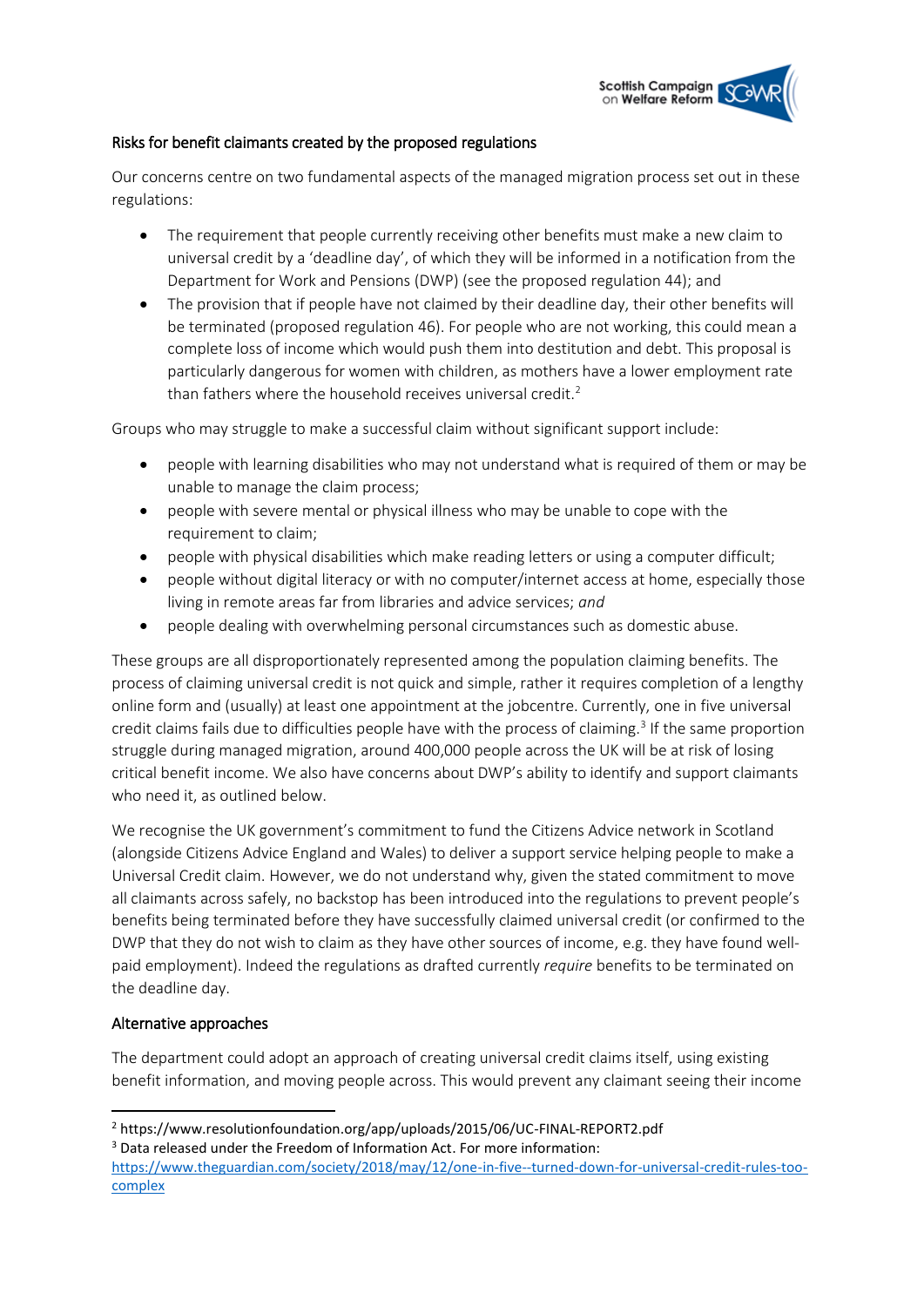**Scottish Campaign** on Welfare Reform

terminated and could achieve the 100 per cent safe transfer which the government aims for. The proposed regulations set out a requirement on the department to calculate an indicative universal credit award for all people going through the managed migration, in order to calculate the level of transitional protection they will receive (as set out in the proposed regulation 54). There is no reason that this amount could not be made as a first payment while the department collects further information to update the claim, fill in any gaps in information and ensures that the data it is using is accurate.

We understand that any claims set up in this way would be estimates, and that the department is opposed to this approach because it wishes to ensure that information used in universal credit claims is fully accurate and up to date. However this information could be collected from claimants without the need to stop their existing benefits. Current proposals expect all claimants to eventually engage with the DWP by making a new universal credit claim; in our view any claimants who engage in this way will be equally likely to engage by providing any additional information required to bring their information up to date. It is also our view that the risk of any under-payments arising through this process (which has been one of the arguments levelled against it by the government) is far less of a risk for claimants than the risk that thousands of people will simply see their benefits stopped.

Should the government not wish to adopt this approach for all claimants, the regulations could still have been designed to require (or at least permit) them to do so in cases where no universal credit claim has been made by the deadline day – i.e. where all the department's best efforts to support people through the process have failed. Instead the proposed regulations exclude the possibility of the DWP creating claims. There is no reason that the regulations could not still provide a backstop for people who reach their deadline day without having successfully claimed universal credit, while allowing the DWP the flexibility to offer different forms of support before the deadline.

# DWP's ability to identify and support vulnerable claimants

DWP officials have told stakeholders that they intend to carefully identify and support vulnerable claimants through the managed migration process. However, the DWP's failure to appropriately identify and respond to vulnerability in its dealings with claimants has been raised a number of times in DWP Peer Reviews which are carried out after a serious incident or death.<sup>4</sup> The Equality Impact Assessment carried out for universal credit also did not sufficiently examine the impacts of migration for women's incomes despite the wealth of evidence that now exists that aspects of universal credit disproportionally affect women, such as conditionality for parents and incentives for second earners.

Proposed arrangements to identify vulnerable claimants and ensure that they receive appropriate support to claim have not been published to date so cannot be scrutinised. Once developed they will be included in guidance without the force of law. Protections need to be enshrined in law to be meaningful and effective, which is why we are calling for a backstop provision in the regulations if people are not supported to claim universal credit in practice.

**.** 

<sup>4</sup> See documents 1, 6, 14, 15, 26, 27, 32, 36, 38, and 48 in redacted peer reviews <https://www.gov.uk/government/publications/dwp-foi-releases-for-may-2016>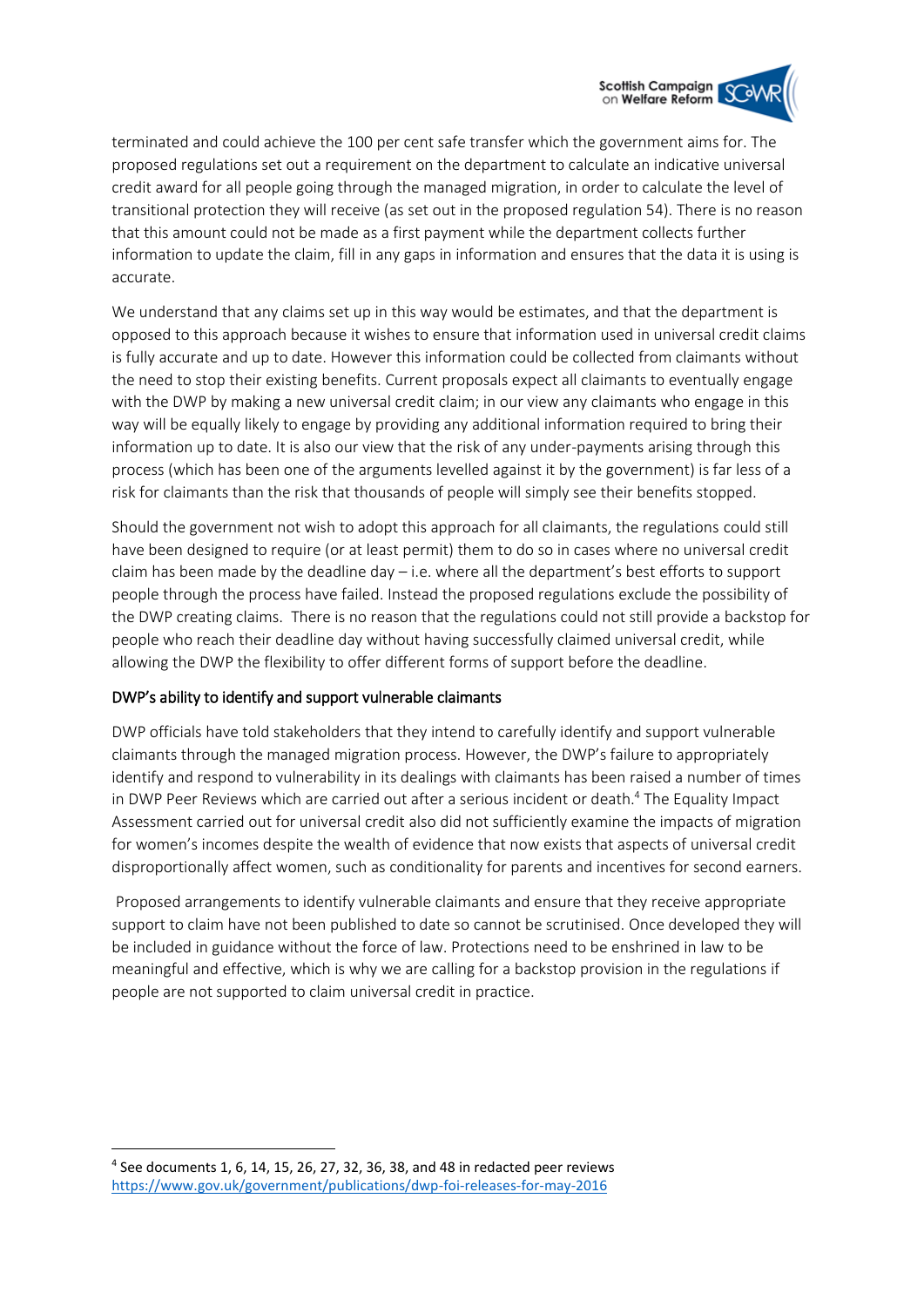

The National Audit Office in its report on universal credit in June 2018 also noted that the department currently 'lacks the ability to monitor the treatment of vulnerable claimants nationally' and that 'some staff found it difficult to support claimants'. 5

We are particularly worried about people with fluctuating levels of vulnerability (e.g. fluctuating illnesses), those who have not disclosed highly personal information to the department (e.g. about domestic violence or mental illness) meaning their vulnerable circumstances would be missed in any assessment of their need for additional help to claim universal credit, and people who claim jobseeker's allowance - so might not be regarded as disabled - but who have disabilities.

## Transitional protection and transitional payments

Finally, we are concerned about some aspects of the transitional protection provisions and the transitional payments set out in the proposed regulations.

Firstly, the government has stated that everybody moving on to universal credit through managed migration will have their awards protected. However this is not the case for claimants affected by the benefit cap. In universal credit some families will have their income reduced further by the benefit cap than they would have in legacy benefits (because in the legacy system only housing benefit can be reduced by the cap, while in universal credit the whole award can be reduced). This group will not have their existing benefit receipt protected (see proposed regulation 53 (11)).

Secondly, while we welcome the decision to make transitional payments to people eligible for the severe disability premium in legacy benefits who have already migrated on to universal credit (and to suspend natural migration for this group), the amount proposed is inadequate for people not receiving the limited capability for work-related activity element, who are the most severely disabled group (just £80 a month, compared with a loss in the move to universal credit of £183.48 a month for some claimants). This is against the spirit of the decision to award this group transitional protection as their losses are not fully compensated (see the proposed Schedule 2).

We also note with concern that no equivalent protections and transitional payments are being made available for those families with disabled children who naturally migrate to universal credit. These families stand to be systematically worse off on universal credit by approximately £30 a week. We do not understand the logic for compensating disabled adults for financial losses, while allowing disabled children to go unprotected. This has significant consequences for family resources.

Finally we are concerned about the ways in which transitional protection can be easily lost due to commonplace changes of circumstances, and eroded by increases in costs (such as the birth of a child). For example, people who go through a separation or who are widowed, and find themselves single parents for the first time, will lose their transitional protection precisely at the time they need it most. This has particularly acute gender impact as around 90% of single parents are women. The regulations provide no protection to prevent people in this situation losing all their transitional protection, even if they face serious hardship as a result or if they face extremely difficult circumstances such as having fled domestic abuse or having to care for a disabled child on their own.

**.** 

<sup>5</sup> See sections 2.5 – 2.7 of 'Rolling out Universal Credit', NAO, June 2018. <https://www.nao.org.uk/report/rolling-out-universal-credit/>